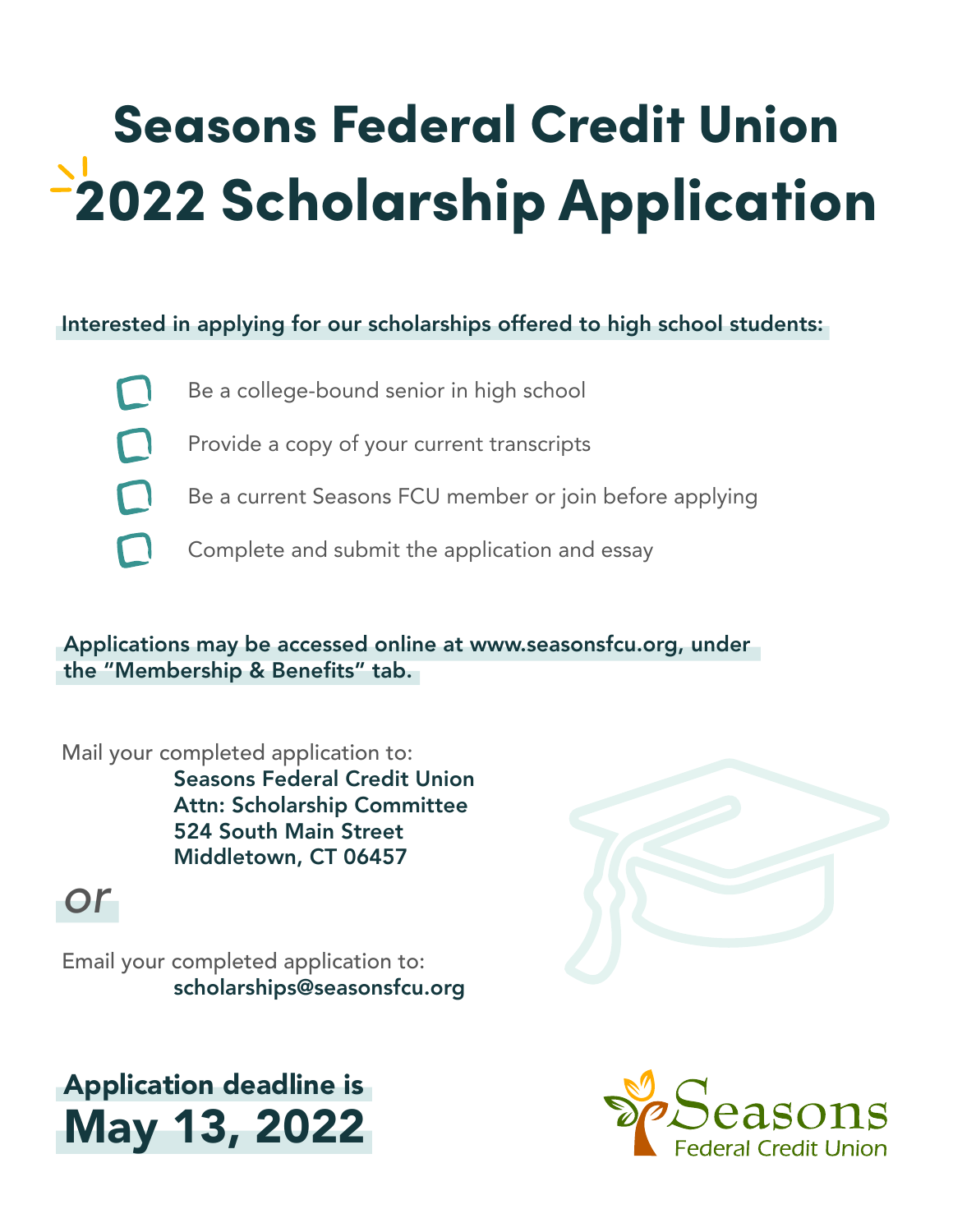# 2022 SCHOLARSHIP APPLICATION

Seasons Federal Credit Union is pleased to offer the following scholarships for graduating high school seniors. You will only need to submit one application and the Scholarship Committee will determine the winner for each scholarship.

#### The Director's Scholarship for \$1,000

Awarded to a well-rounded student who has an excellent mix of strong academics, community service, and extra-curricular participation.

#### The Dragon's Vault Scholarship for \$1,000

Awarded to a well-rounded student at Middletown High School who has an excellent mix of strong academics, community service, and extra-curricular participation.

#### The Jean Crook Memorial Scholarship for \$1,000

Awarded to a well-rounded student who has been affected by a cancer experience that has shaped or changed their life. *(To be eligible for this scholarship: please include a separate essay discussing how a cancer related experience has shaped, changed and/or reinforced the principles by which you live your life.)*

#### Necessary Submissions

1. A completed application. (No hand written applications will be accepted).

2. A typed, personal essay of one to two pages, double-spaced. The topic of this essay is open to the discretion of the student, but should be creative.

3. A SEALED transcript from the guidance department of his/her school. The transcript should include evidence of school involvement.

4. Two letters of recommendations: One from a teacher, and one from anyone else, excluding family members.

5. Winners of the scholarship will have to submit a copy of registration to their selected institution of higher learning before they receive the scholarship money.

## Scholarship application deadline is May 13, 2022.

#### To submit your scholarship application:

| Mail materials to: | Seasons Federal Credit Union |
|--------------------|------------------------------|
|                    | Attn: Scholarship Committee  |
|                    | 524 South Main Street        |
|                    | Middletown, CT 06457         |
| OR                 |                              |

#### OR

**Email materials to:** scholarships@seasonsfcu.org

#### Applicants must be a member of Seasons FCU to be eligible for a scholarship.

Membership is open to anyone who lives, works, or worships in the following towns: Meriden, Wallingford, Cheshire, North Haven, East Haven, Branford, North Branford, Guilford, Madison, and all of Middlesex County. Become a member online, visit a branch or contact the credit union to get started.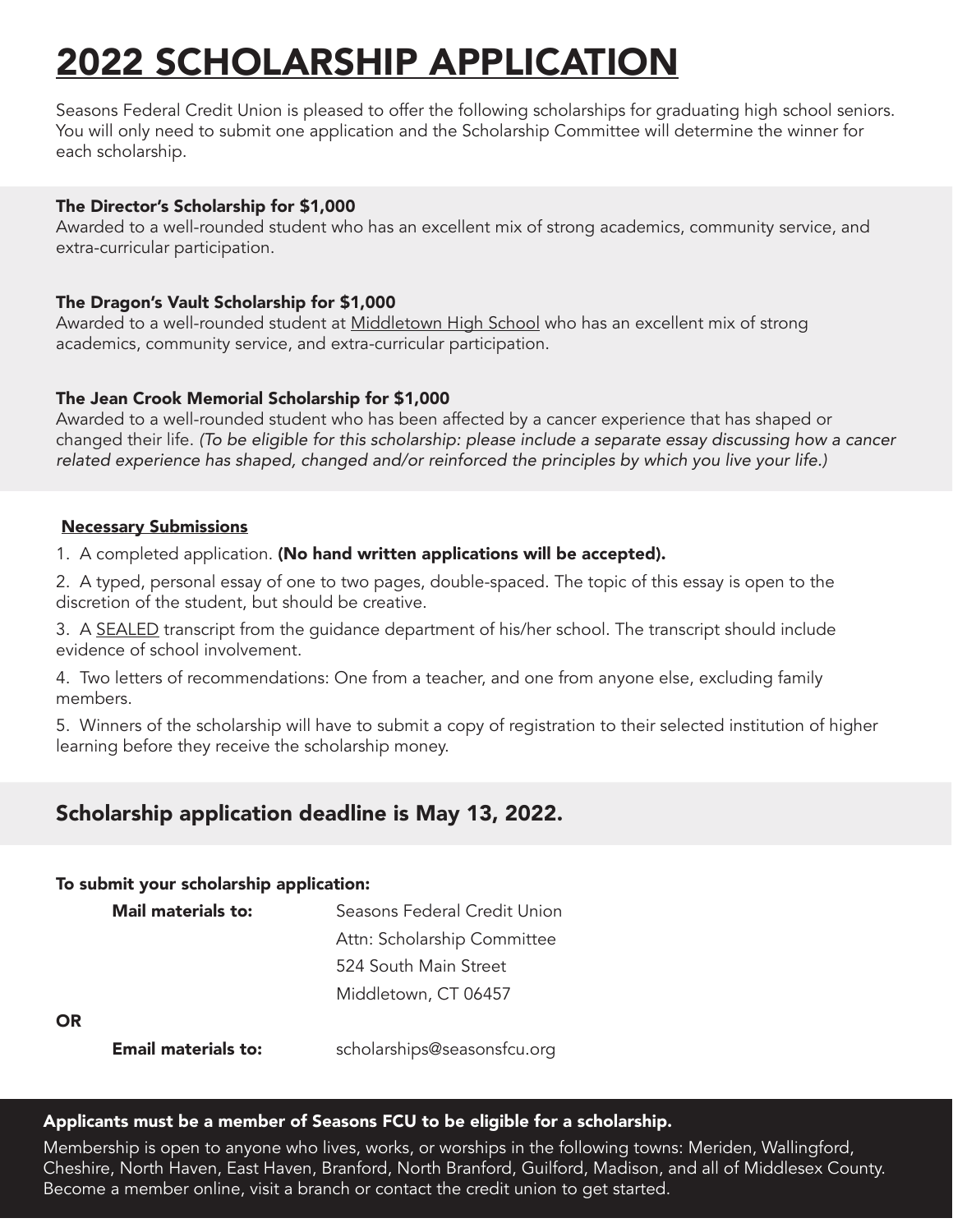#### Part 1: General Information

|                                                                                                                | Number of Students In Graduating Class: ___________________________Your Class Rank: __________________________ |  |
|----------------------------------------------------------------------------------------------------------------|----------------------------------------------------------------------------------------------------------------|--|
| Please list the institutions of higher learning to which you have applied: ___________________________________ |                                                                                                                |  |
|                                                                                                                |                                                                                                                |  |

#### *Scholastic Activities*

(Use the back of the paper, or another page, if you need more space.)

Honors and Awards (State nature of honor or award.):

Offices and Positions of Leadership (State name of organization, position and years involved.):

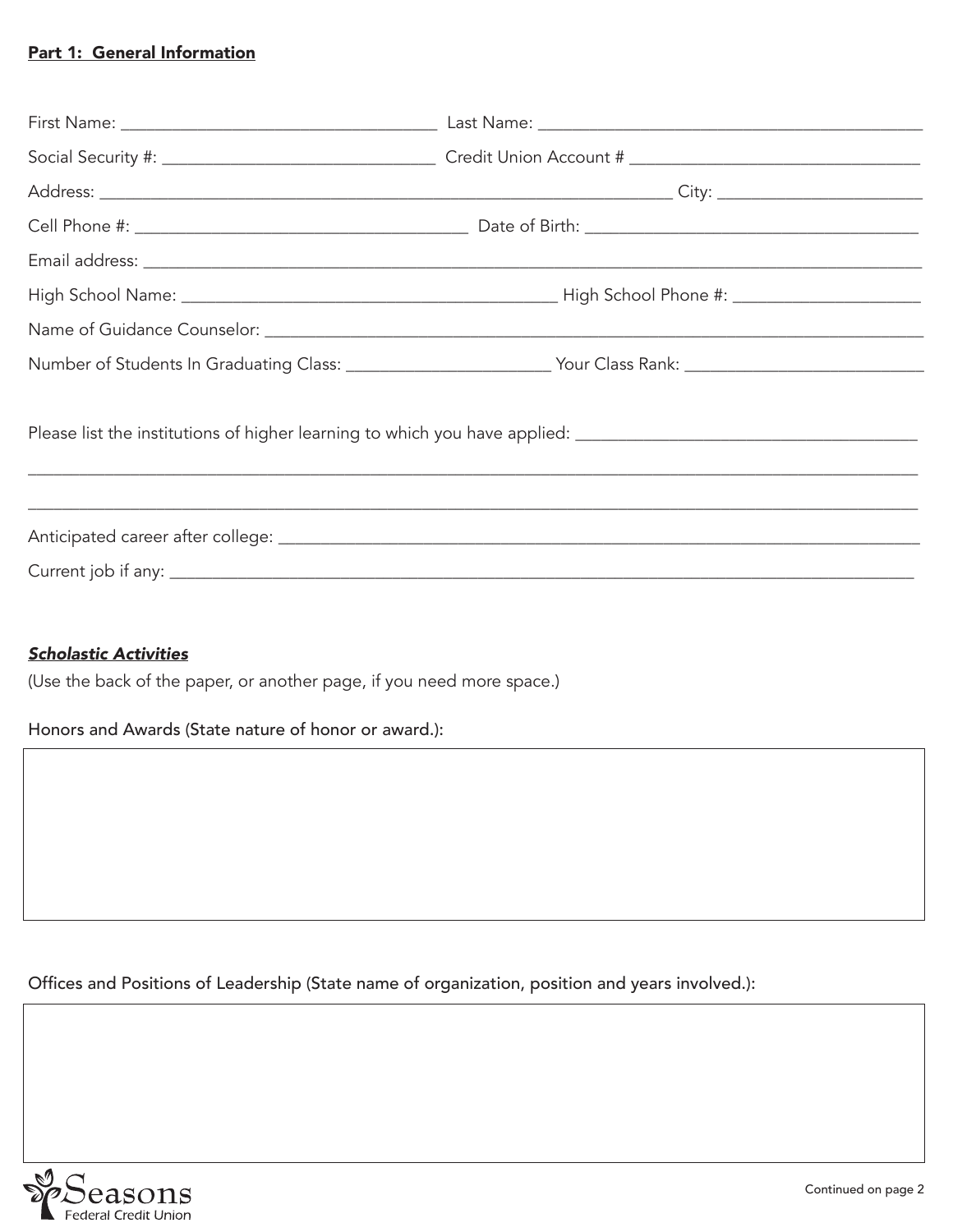#### School Related Extra-Curricular Activities

(Use the back of the paper, or another page, if you need more space.)

List extracurricular activities. (State name of organization & years involved.):

List honors and awards received for extracurricular activities. (State nature of awards.):

List offices and positions of leadership within extracurricular activities. (State name of organization, position & years involved.):

List other school activities. (Examples: School aide, Manager of soccer team, Student tutor, etc. State nature of activity and time involved.):